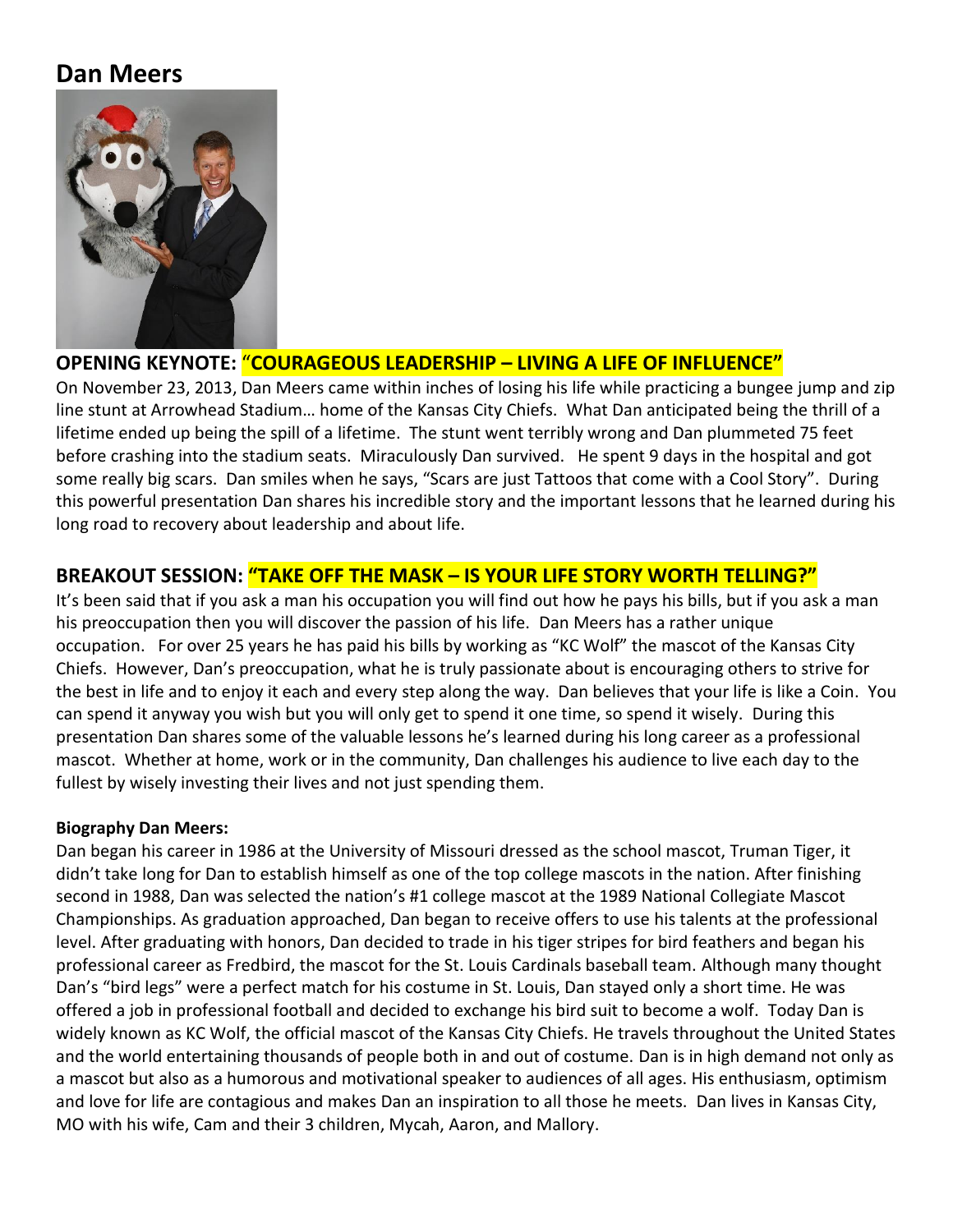# **Dave Davlin**



# **CLOSING KEYNOTE: "GAME WINNING 3- MAKING IT COUNT…IN BUSINESS AND IN LIFE"**

This presentation is an hour of interaction, humor and audience participation mixed with a powerful message. It is a roller coaster ride of emotion that will find the audience engaged in hilarious laughter one moment and brought to tears the next. The audience will be challenged to make the most of every moment in order to develop themselves personally and professionally while creating value and making a difference in the lives of others.

### **BREAKOUT SESSION: "MAKE IT COUNT – UNCOVERING THE STRATEGIES TO WHAT MATTERS MOST"**

In this eye-opening presentation, Dave leads the audience through a nine-step journey of self-discovery and mastery… a journey toward extraordinary results. "MAKE IT COUNT" uncovers the strategies and steps necessary to identify, pursue and experience what is truly most important.

### **Biography Dave Davlin:**

Over 25 years ago, Dave Davlin began bringing smiles to faces with a form of entertainment he developed as a young boy. From NBA and major college arenas across America to the Summer Olympic Games in Seoul, South Korea— and even to the world-famous Branson Strip— "Travelin" Davlin has entertained people of every age and background. His amazing ability with basketballs even landed his name and picture in the 1990 Guinness Book of World Records. Dave began to hone his speaking skills in the early 90's as a national speaker in the public schools across America. Combining his entertainment ability with a powerful message, he was instrumental in the fight for education and against drugs. At the advice of friends working in corporate America, Dave began to develop presentations for the corporate and association market and the rest is history. He now speaks at numerous corporate and association conferences each year. From public school students to CEOs, Dave's message has made a difference in the lives of thousands, and his impact continues to grow each year as he shares his philosophy and wisdom through speaking and writing.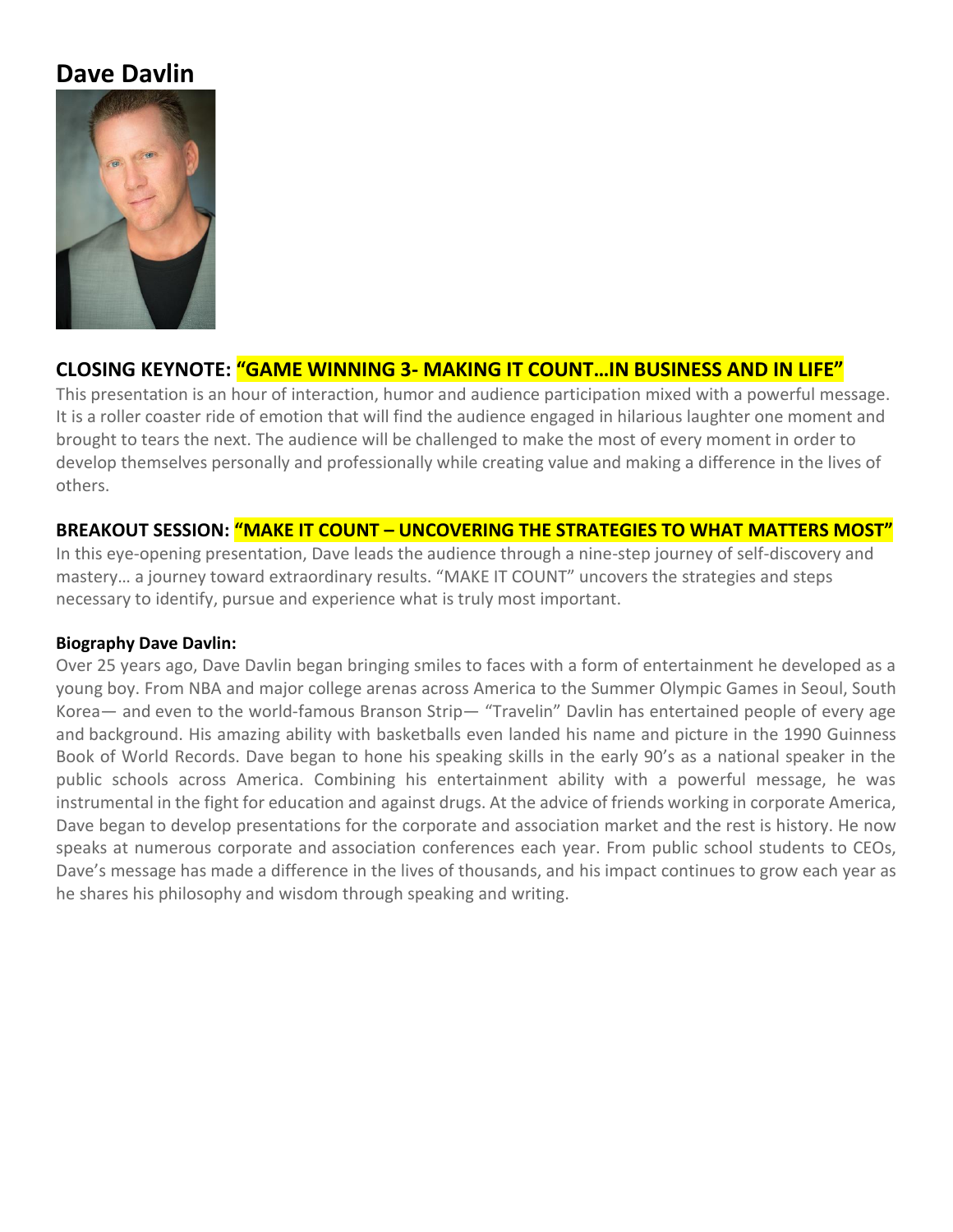# **Brooke Fredrickson**



## **BREAKOUT SESSION: "BODY IMAGE: FUELING THE STUDENT HEALTH CRISIS"**

Food and weight issues are growing among the student population. With the rise in social media usage, students are making extreme changes in how they eat in an attempt to change their bodies and improve their athletic advantage. But the question remains: Is it helping or harming? In this session, you will review the current statistics on the top food-related health concerns in students and learn how to identity and help students that may be dealing with these issues.

### **Biography Brooke Fredrickson**

Brook owns a private practice and nutrition consulting company. The private practice includes in-person and virtual nutrition counseling for individuals, groups classes, and speaking events using a non-diet, weightneutral approach. Provides online resources, the Eat With Grace Podcast, and blog at brookefredrickson.com. The consulting practice provides services for diabetes education programs and long-term care facilities in North Dakota. Brook is a mom to Tucker her thirteen-year-old who loves Minecraft, riding bike, and being with friends. Her daughter Aubrey is eleven. She has a brain disease called leukoencephalopathy with severe developmental delays. She has taught me so much about life and love, and I am thankful for every second I have with her. I love coffee, books, gardening, DIY projects, being outdoors, and thunderstorms.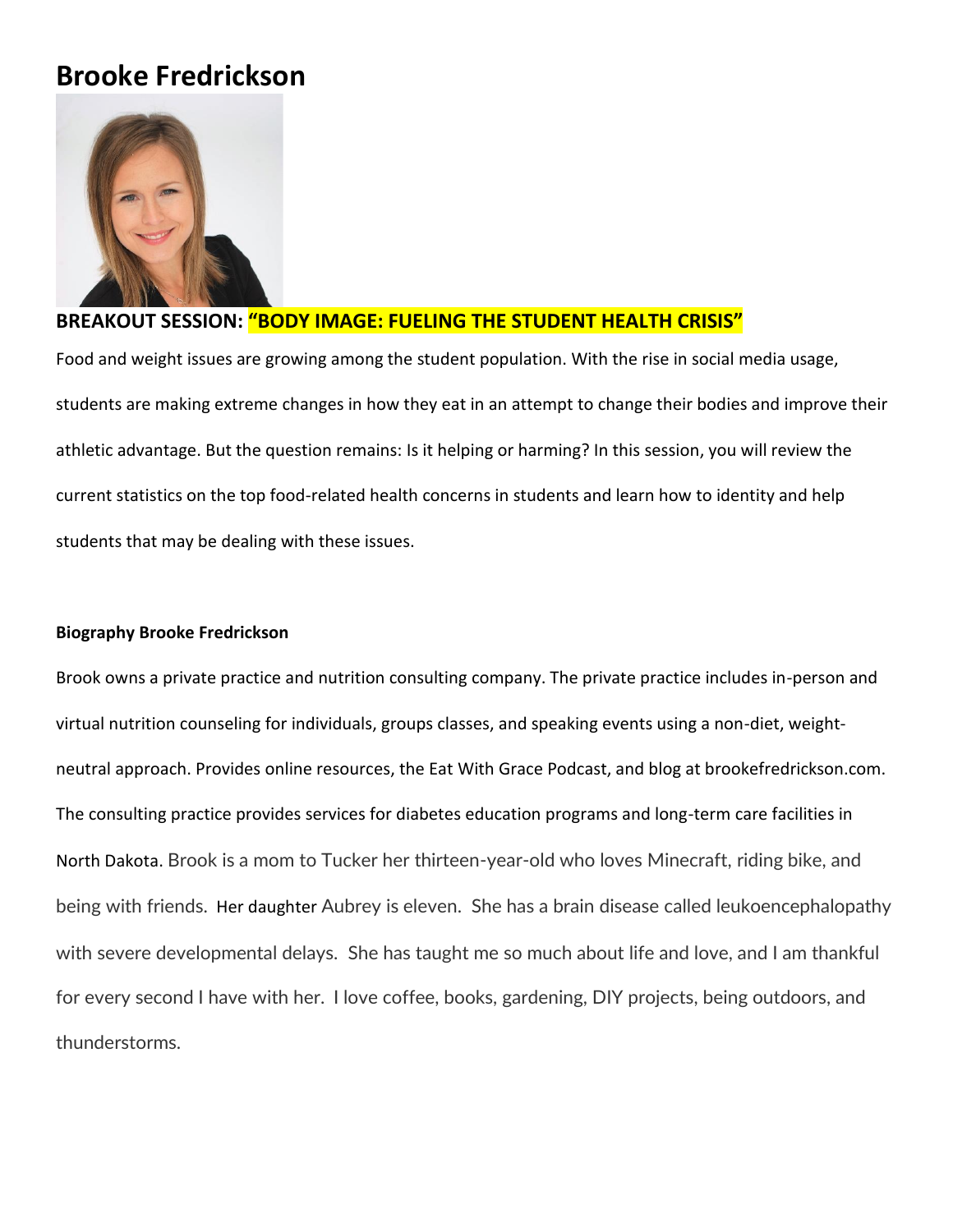# **Thomas Nitschke**



### **BREAKOUT SESSION: "MENTAL HEALTH AND YOU"**

In this session, we will discuss the importance of taking care of our mental health. We all do things on a daily basis to take care of our physical health (brush our teeth, shower, exercise, eat healthy.) We must learn to also take care of our mental health on a daily basis. Participants will leave with an appreciation for the importance of mental health and with simple strategies to take care of mental health on a daily basis.

### **Biography Thomas Nitschke:**

Tom Nitschke has been a Health Educator for 18 years. He has also spent two years as an elementary principal, five years as a high school principal, and ten years as a school district superintendent. He serves on the LaMoure County Suicide Prevention Coalition as well as the local alcohol awareness group. He is the Author of the "I am Resilient" curriculum and has become a well sought-after mental health speaker. He believes in teaching students how to deliberately take care of their mental health on a daily basis, just like we would our physical health.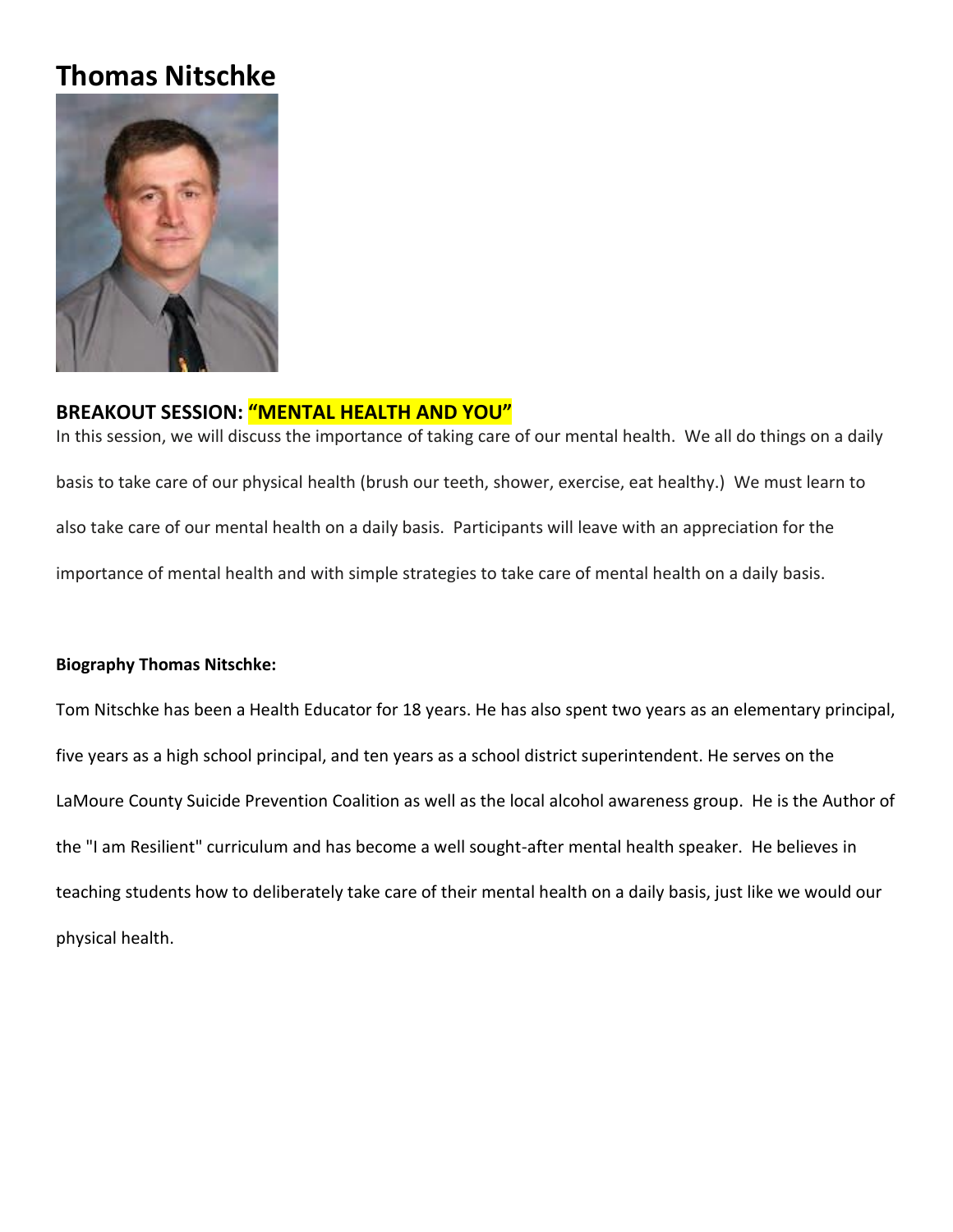# **Don Moseman**



### **BREAKOUT SESSION: "Ergonomic Factors for Educators"**

Repetitive motion and overexertion are some of the biggest risk factors facing teachers today. During this session, you will learn how to evaluate basic ergonomic factors to increase wellness for your work areas. We will also touch on certain elements which will create an effective ergonomics program. You will learn the basic concepts relating to ergonomics in the workplace, gain skills to recognize ergonomic risk factors, learn how to conduct an ergonomic worksite analysis, and much more. By the end of the session, attendees will be able to identify steps to implement a successful ergonomics program at their school, classroom and own personal life.

#### **Biography Don Moseman:**

Don, his wife Angie, and their daughter Annabelle, are originally from Rapid City, South Dakota and he holds a bachelor's degree in Criminal Justice. After serving in the U.S. Air Force, he was employed as a State Trooper for 20 years. He had many duties for the state including accident reconstruction expert and the state training director for defensive driving programs. In 2003, he was recognized as the Law Enforcement Education Officer of the Year for the United States by the BATF (Bureau of Alcohol Tobacco and Firearms) for his work in educating young people. He served the National Safety Council for 2 years as the Director of Government Programs. He has been teaching young drivers in the Alive at 25 Program for 17 years. He has been a certified instructor in more than 20 state, federal and National Safety Council programs. In total, Don has taught more than 1,200 law enforcement and safety courses to more than 25,000 people. He came to the North Dakota Safety Council in February of 2013.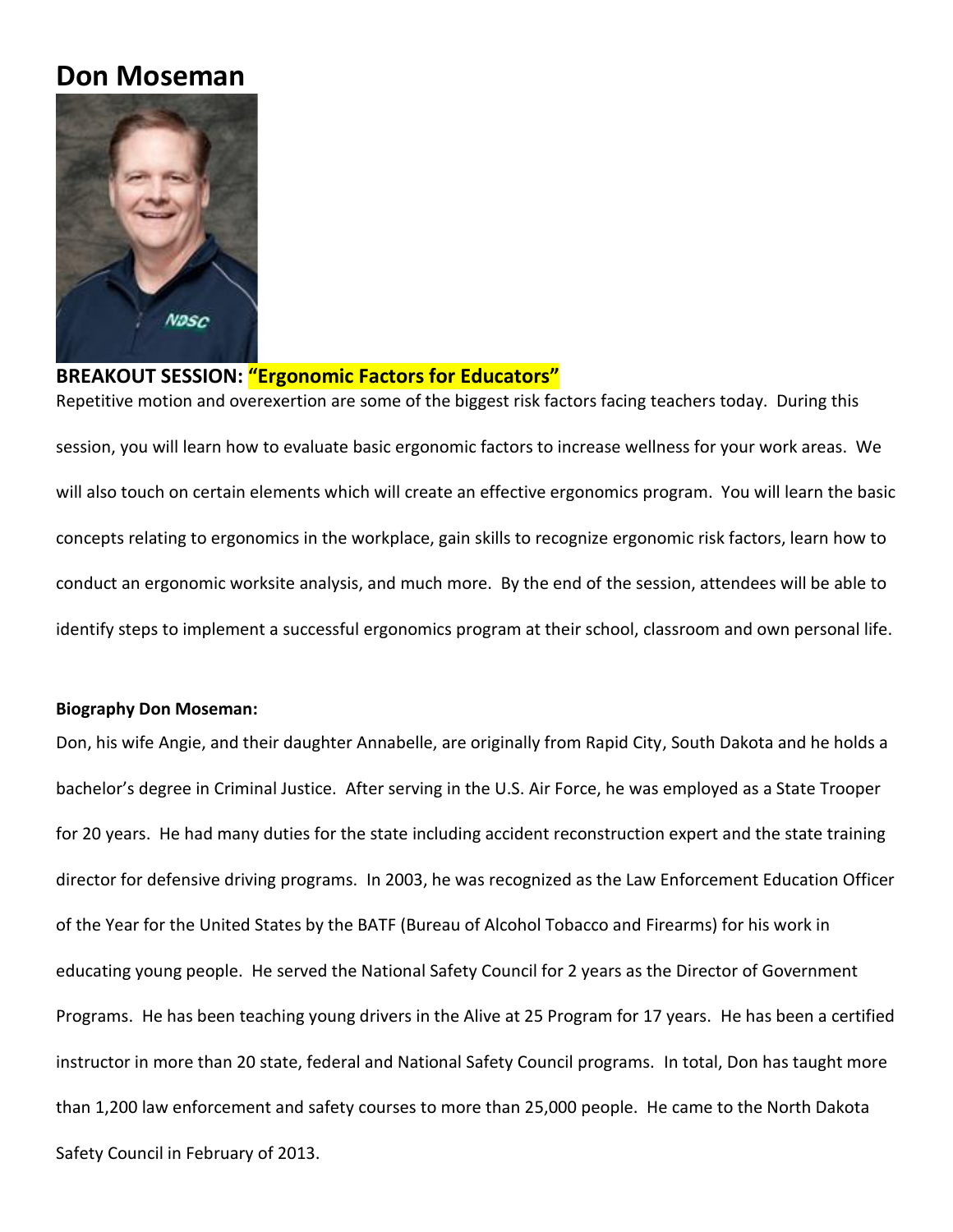# **Dr. Carrie Johnson**



# **BREAKOUT SESSION: "FINANCIAL WELL-BEING: YOUR GUIDE FOR A SELF CHECK-UP"**

A financial check-up is just as important as a medical check-up. It allows you to assess problems and risks, evaluate progress toward goals, help identify action steps, and provide motivation to change practices. This session will provide participants with tools and resources to give themselves a financial check-up.

#### **Biography Carrie Johnson:**

Dr. Carrie Johnson is currently serving as the Interim Assistant Director and Family & Community Wellness Program Leader at NDSU Extension. She is an Associate Professor and Extension Specialist at North Dakota State University, where she has worked since 2016. Carrie joined the Cooperative Extension System in 2009 as a county educator, field specialist, then state specialist in South Dakota; prior to that she was a financial aid counselor. Carrie received her B.S. in English for Information Systems from Dakota State University in Madison, SD, her M.S. in Family and Consumer Science with a specialization in family financial planning from South Dakota State University in Brookings, SD, and her Ph.D. in FCS Education from Iowa State University in Ames, IA. She has provided educational outreach on personal and family finance topics to thousands of individuals across the country and conducts research on consumer decision-making and behavioral economics. Carrie is also an Accredited Financial Counselor.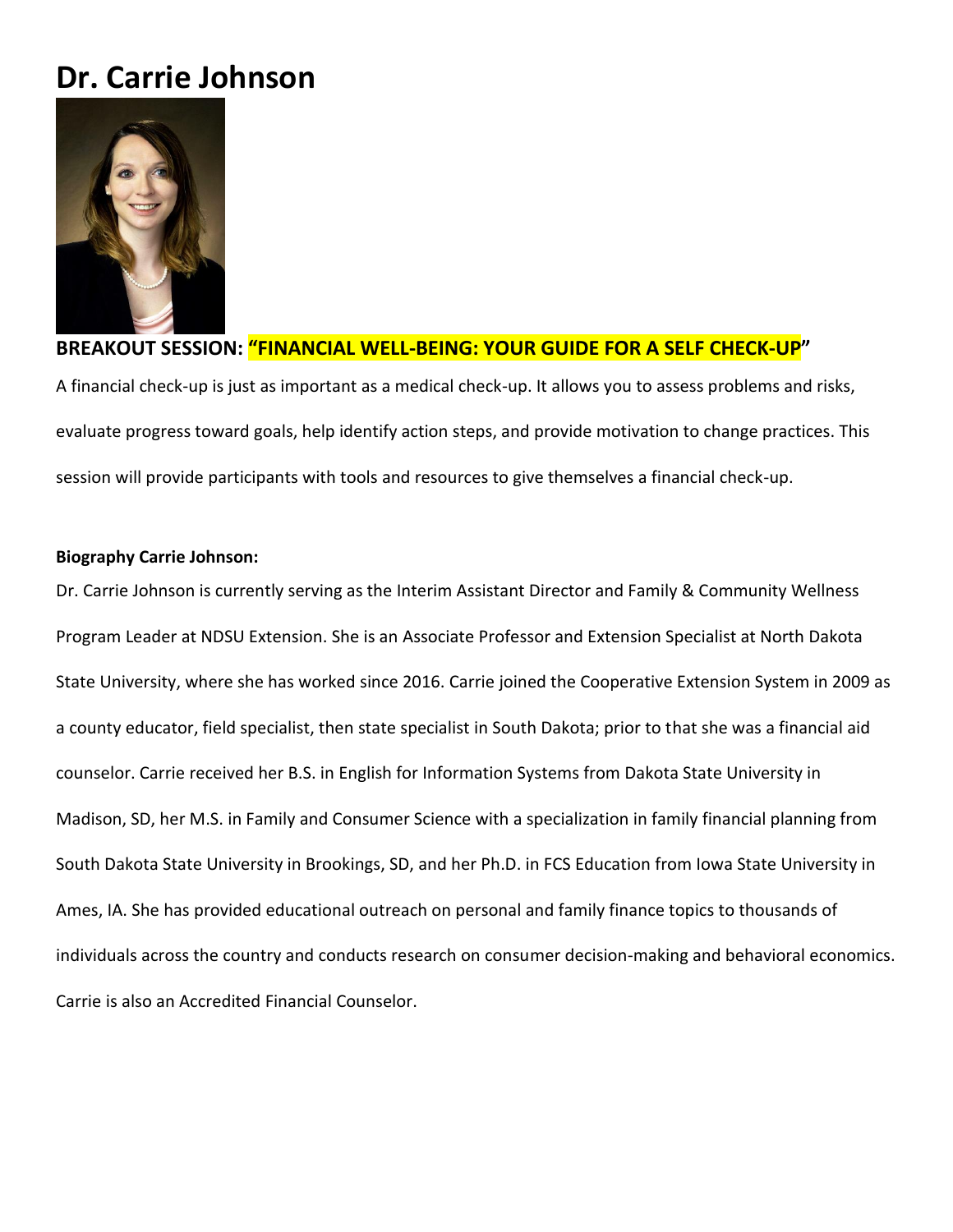# **Dr. John Tufte**



## **BREAKOUT SESSION: "HIGH IMPACT EDUCATORS"**

Dr.'s John and Brenda Tufte will share the findings from their 2-year study that is the focus of their book, "High-Impact Educators: How Graduates Describe Their Best Teachers" published in 2021 by Rowman and Littlefield. Hear what over 150 college freshmen, college seniors, and newly hired college graduates shared in interviews when asked about the teachers, learning, and experiences that best prepared them to enter college and contributed to their success in college and the workplace.

### **Biography Dr. John Tufte:**

Dr. John Tufte has taught in secondary and higher education for over 20 years and has served as a dean, principal, and K-12 superintendent. He is a 2012 Outstanding Faculty of the Year recipient and writes and speaks to educators, administrators, and parents on educational leadership, coaching, youth sports, and K-12 curriculum and instruction.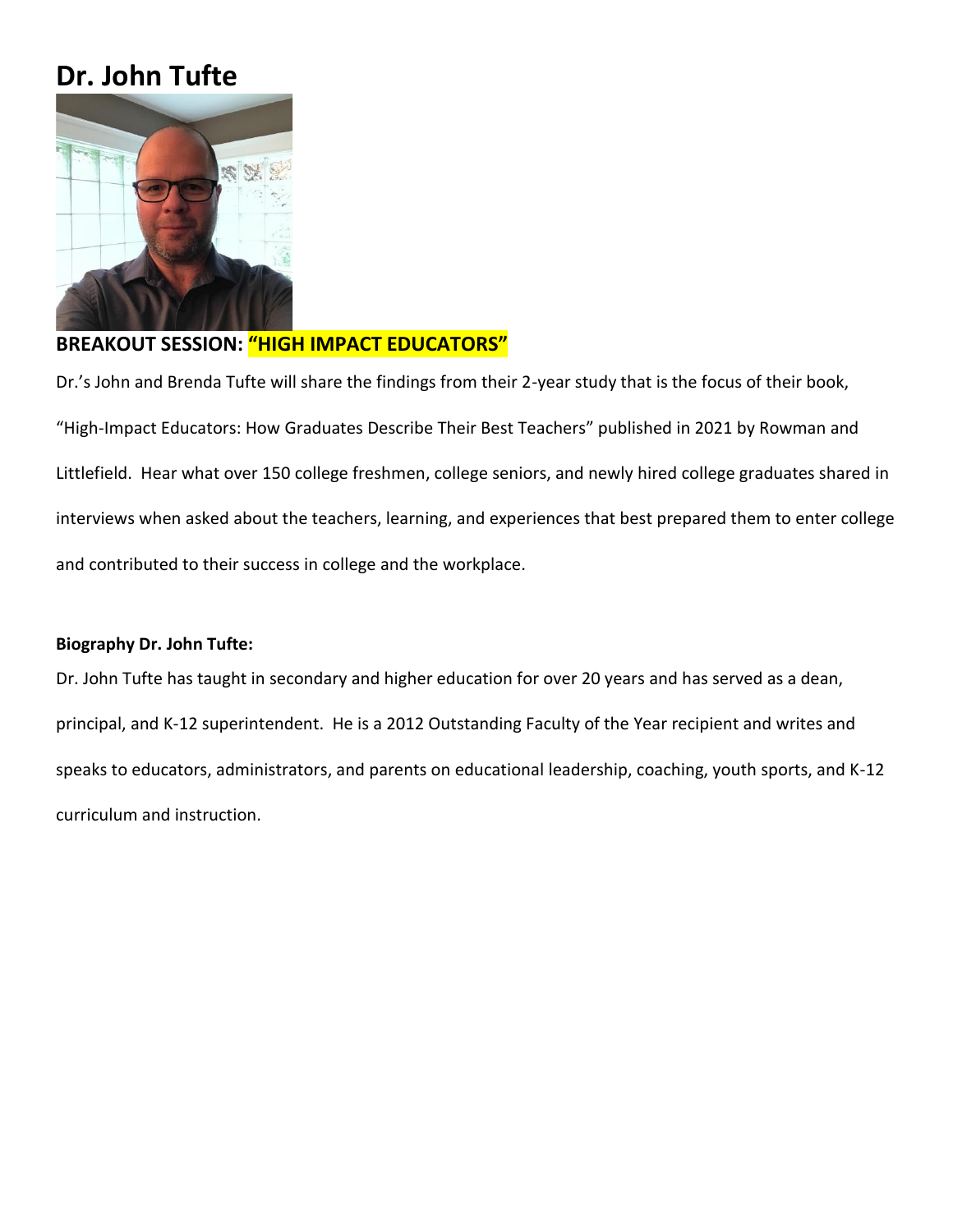# **Dr. Jessica Weiss**



# **BREAKOUT SESSION**: **"SMILE: ALL SYSTEMS GO WHEN YOU SPEND TIME ON YOUR SMILE"**

Do you brush before or after a meal? Does an electric toothbrush really work as well as my old one? What happens when your tooth gets chipped or broke off? How long should I wait when I experience a tooth, gum or jaw pain? These are but a few questions that Dr. Jessica Weiss will answer. This will be a very interactive session with your questions answered and your fears allayed. This session is for anyone who has teeth or knows someone with teeth and wants to do what is best right now in 2023.

### **Biography Dr. Jessica Weiss:**

Dr. Weiss graduated from Creighton University of Dentistry after attending the University of Mary. She is a native of Beulah and began working at Beulah Dental in 2015. She purchased Beulah Dental in 2016. She and her husband Brandon have three children, tow boys and one girl. Jessica's mom Pauline is one of the long time Roughrider board members.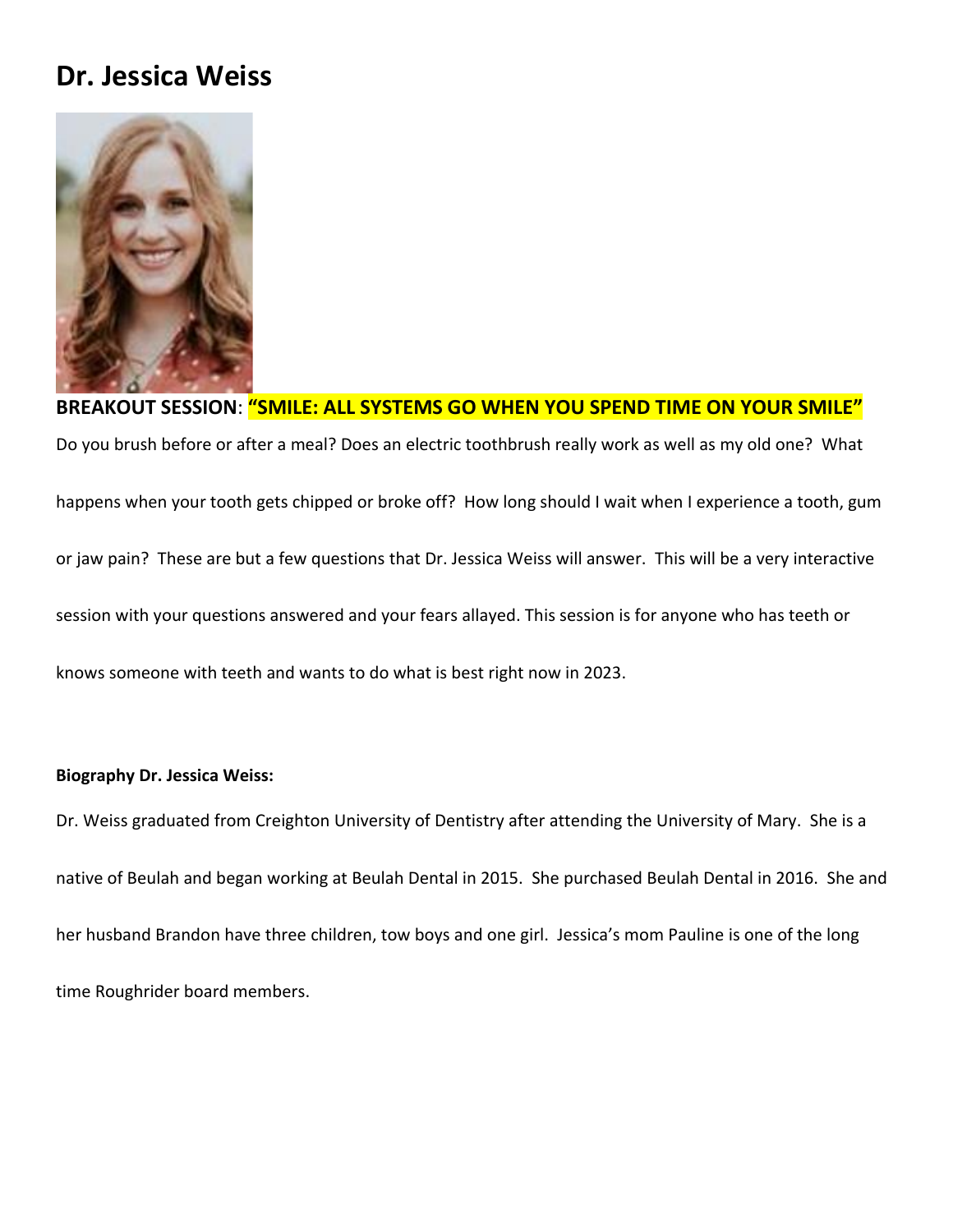# **Dr. Ashley Evanoff**



# **BREAKOUT SESSION: "A GOOD UNDERSTANDING: FUNDAMENTALS OF FOOT HEALTH"** Foot issues are becoming more and more an increasing problem with today's youth. We will discuss a variety of foot and ankle conditions we see in your students. This will include the development of the foot and ankle of the young student through their high school years. How do we treat foot injuries of our students and athletes in our school? What preventions can we take to minimize the risks? Proper shoe and foot attire is one of the biggest discussion topics in recent years. Whether it be bare feet, flip flops, crocs, or the many other choices we put on our feet, we see mis-ailments issues that can be helped with the appropriate shoe gear. Today you will leave the session with a better UNDERTANDING!

### **Biography Dr. Ashley Evanoff:**

Dr. Ashley L. Evanoff grew up in North Dakota and resides in Minot where she has been practicing podiatry at Trinity Health since 2014. After graduating from Minot High School ('02) and Minot State University ('07), she earned her podiatry degree at Midwestern University ('11) in Phoenix, AZ. She completed her residency in Podiatric Medicine and Surgery at the Phoenix VA Medical Center, where she was chief resident in 2013-2014. Since returning to Minot, Dr. Evanoff has served on the North Dakota Board of Podiatric Medicine as a member, Vice President and currently President. She is also a member of American Podiatric Medical Association and American College of Foot and Ankle Pediatrics, and fellow of the American College of Foot and Ankle Surgeons. In addition to podiatry, Dr. Evanoff is raising two sons with her husband, Dr. Michael Evanoff, DMD. They train and compete in triathlon, running and cycling. Dr. Ashley likes Travelling, skiing, the lake and their kids' activities keep them busy year-round.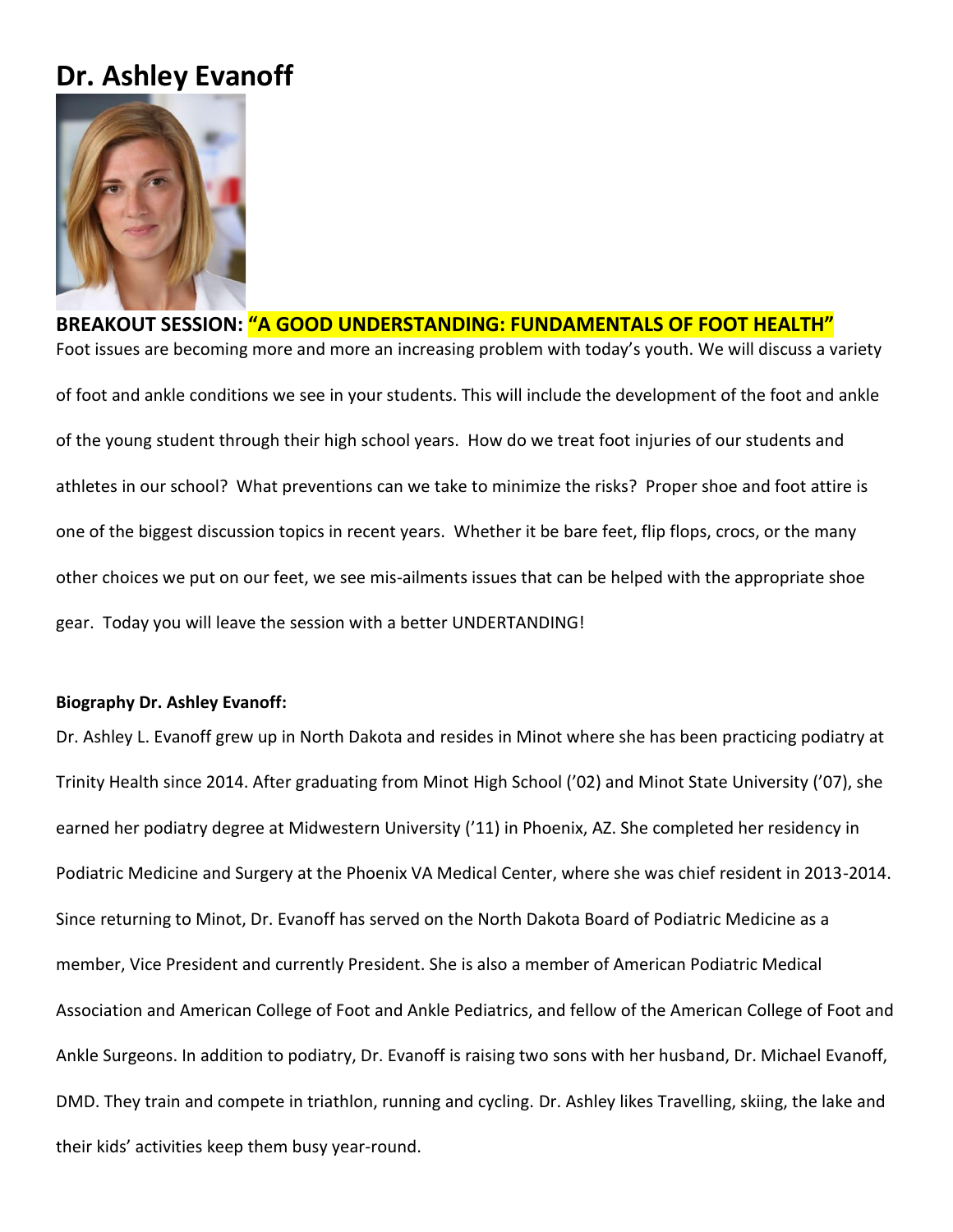# **Nancy Kelpinski**



## **BREAKOUT SESSION: DANCE WITH NANCE!**

In Nancy's fun paced session you will feed off her enthusiasm. You can bet it is a belief that movement and laughter will help you become a person who thinks clearer, listens better, and acts on challenging situations we have in everyday life. Nancy will have you move your body, meet new people, and help you to become All-Star Healthy!

### **Biography Nancy Kelpinski**:

Nancy Kielpinski attended the second Roughrider Health Conference and has been a regular participant and presenter at the conference ever since. Nancy graduated from the University of Mary with a degree in Physical Education and in Elementary Education. She has taught elementary school in Carson, North Dakota and in Fort Yates, North Dakota. For the last 25 years of her teaching career, Nancy taught Health and Physical Education at Mandan High School. While at Mandan High School she served as the SADD Advisor and has coached Special Olympics swimming in Mandan. Nancy believes in an active healthy lifestyle (Health is your best resource). Nancy has also taught swimming and water aerobics courses. Nancy and her husband Mark reside in Mandan and have three grown children: Rebecca, Jessica and Bryan. In her spare time, she enjoys dancing, riding bike, swimming, and spending time with her family.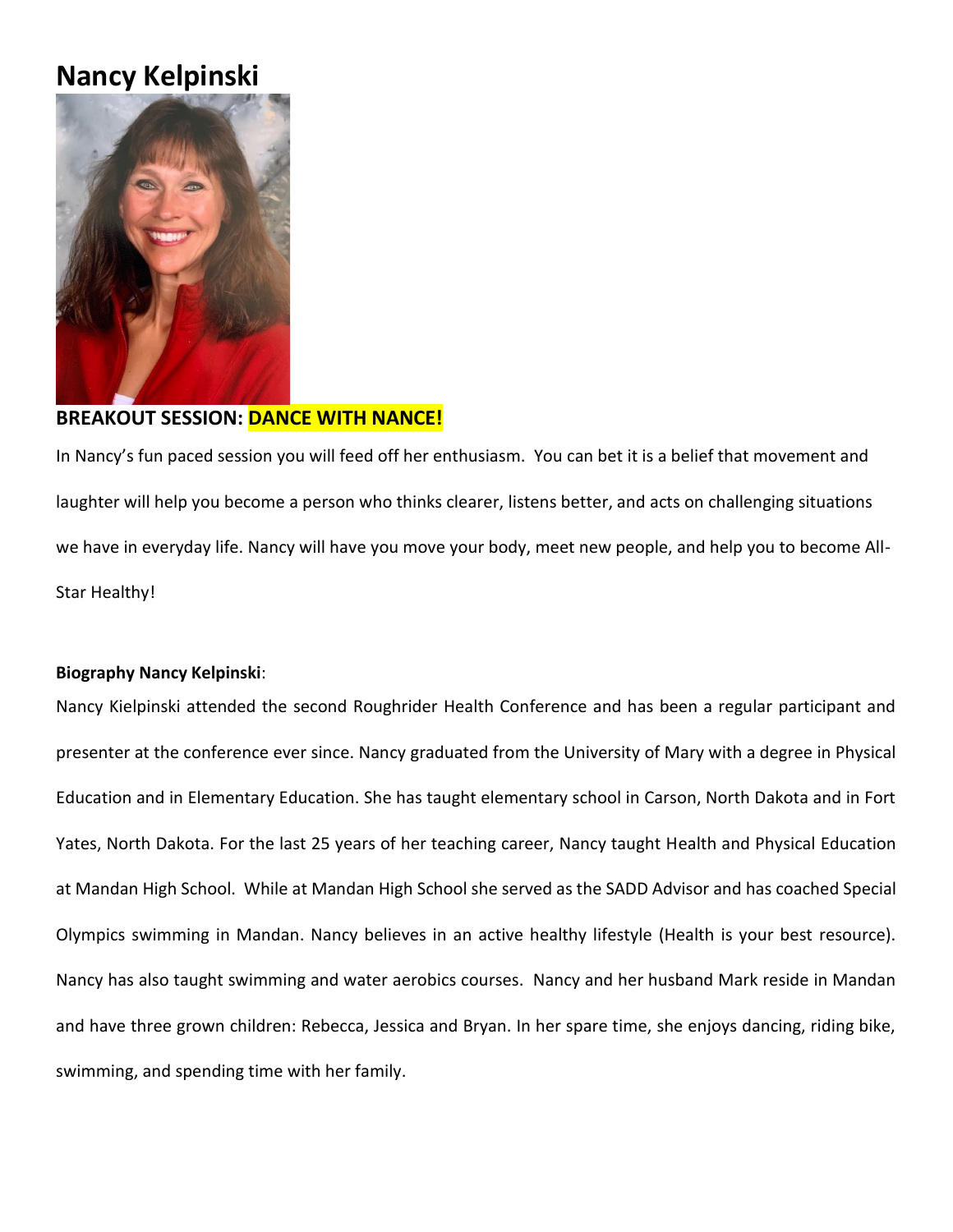# **Kori Messer**



## **Yoga Blend-"Make today's fitness DREAMS tomorrow's GOALS & next week's ACHIEVEMENTS"**

An introduction into the history of exercise and goal setting within wellness industry standards will begin this session. Interaction with the audience will take place through general inquiry. Through this interaction, the audience will maintain audio and verbal involvement, which will heighten the awareness and cognitive skills presented. The objective is to educate participants on becoming empowered by establishing a healthier life scene for oneself, and thus setting a great example to those around us. The desired outcome is physical stimulation through exercise (Tai Chi, Yoga & Pilates) in a group setting, with cognitive development through audio, visual, and verbal cues. Statistical information from published medical research will be introduced as it relates to improvement of physical activities for each person's own healthy living. Participants will be shown proper posture, muscle groups, and techniques in promoting self-efficiency and the reduction of common intrinsic risk factors in our daily living. Participants will engage in a combination of the three exercise formats collectively referred to as **"yoga blend"**. Tai Chi will assist in warming the body up to encourage a safe exercise environment and promote self-awareness. Yoga will allow an opportunity for education on strength and muscle groups and Pilates will allow an opportunity for core strengthening. To finish the yoga blend session there will be an adequate cool down comprised of both active and static stretching.

### **Biography Kori Messer**:

Kori Messer is a Christian wife, mom & CEO of Kori Ann Faith Enterprises. She is a (Certified Personal Trainer) & Inspired Life Strategist which means she empowers people to be God-driven leaders who shine light upon darkness, so the next generation is better off than the current one. As a result of working with Kori, people discover their voice and use it to release the strongholds in their life. This provides the freedom to choose how you spend your time and whom you spend it with. Kori is all about helping people acknowledge their value, discover their voice and claim victory over their life. This is how she's helped thousands of clients lift each other up, empower one another and really start living as they were designed to. She has spoken and presented on stages across the U.S.A. and helped facilitate life changing experiences along the way. It's time you get re-connected with who you were designed to be. Take the first step. Merging faith with fitness is part of Kori's Life by Design process.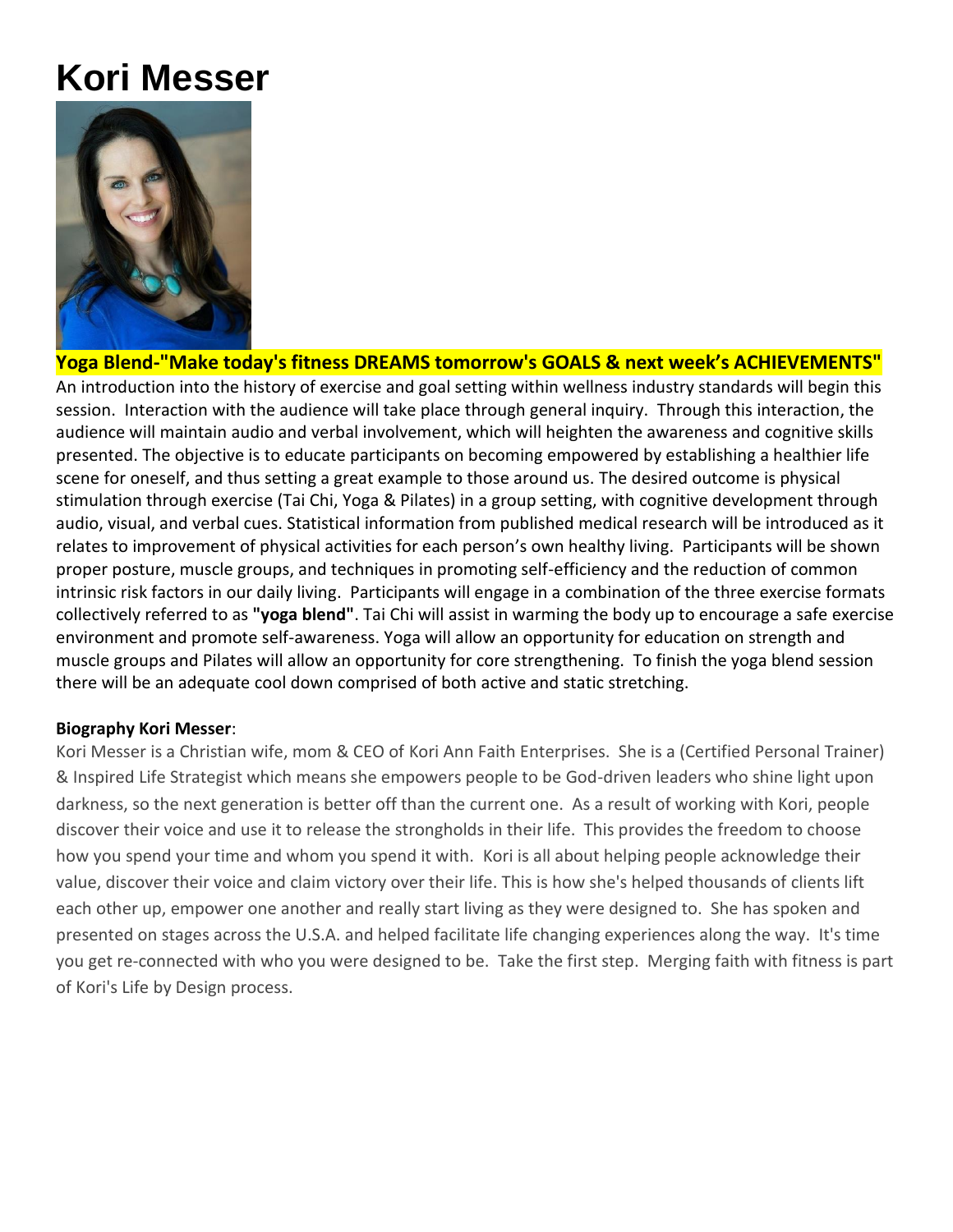# **Rod Volk (M.S)**



**SESSION INFORMATION: Opening Ceremony's:** 

To set the energetic tone for Roughrider Conference 37 "ALL SYSTEMS GO 2023". Rod will go over all the week's attractions, requirements, and guidelines. Rod will cover in detail the Roughrider mission and the trends that make the mission so valid 37 years after it was adopted. The past, present, and future of the North Dakota Roughrider Health Promotion Association will be brought to a new light for participants in a super-fast paced opening.

### **Team Meetings for Action Plans**:

In preparation for the 2023 Roughrider "37" Health Promotion Conference, all schools should be prepared to develop an action plan including goals and objectives for their team's focus at school during the 2023-2024 school year. To prepare for the assembly of this action plan, school teams are encouraged to review their present schools' documents and data to determine the best focus of their time and efforts for action. This document has been prepared to assist schools in identifying key documents that could assist schools in recognizing their school's focus and needs for inclusion in the plan. Your school administration, counselor, and/or business office staff should be able to direct your team to these documents.

**\_\_\_\_\_\_\_\_\_\_\_\_\_\_\_\_\_\_\_\_\_\_\_\_\_\_\_\_\_\_\_\_\_\_\_\_\_\_\_\_\_\_\_\_\_\_\_\_\_\_\_\_\_\_\_\_\_\_\_\_\_\_\_\_\_\_\_\_\_\_\_\_\_\_\_\_\_\_\_\_\_\_\_\_\_\_\_\_\_\_**

### **"Teddy Hill" Presidential Challenge Fitness Walk:**

As part of the wonderful tradition of the Roughrider Conference, all participants will use the entrance of Theodore Roosevelt National Park for the "Teddy Walk" as part of their fitness results used for their personal wellness inventory assessment. This assessment is done by using some of the most current state of the art computer generated program software. The program will formulate individual results entered from a physical health history and a personal family health risk appraisal.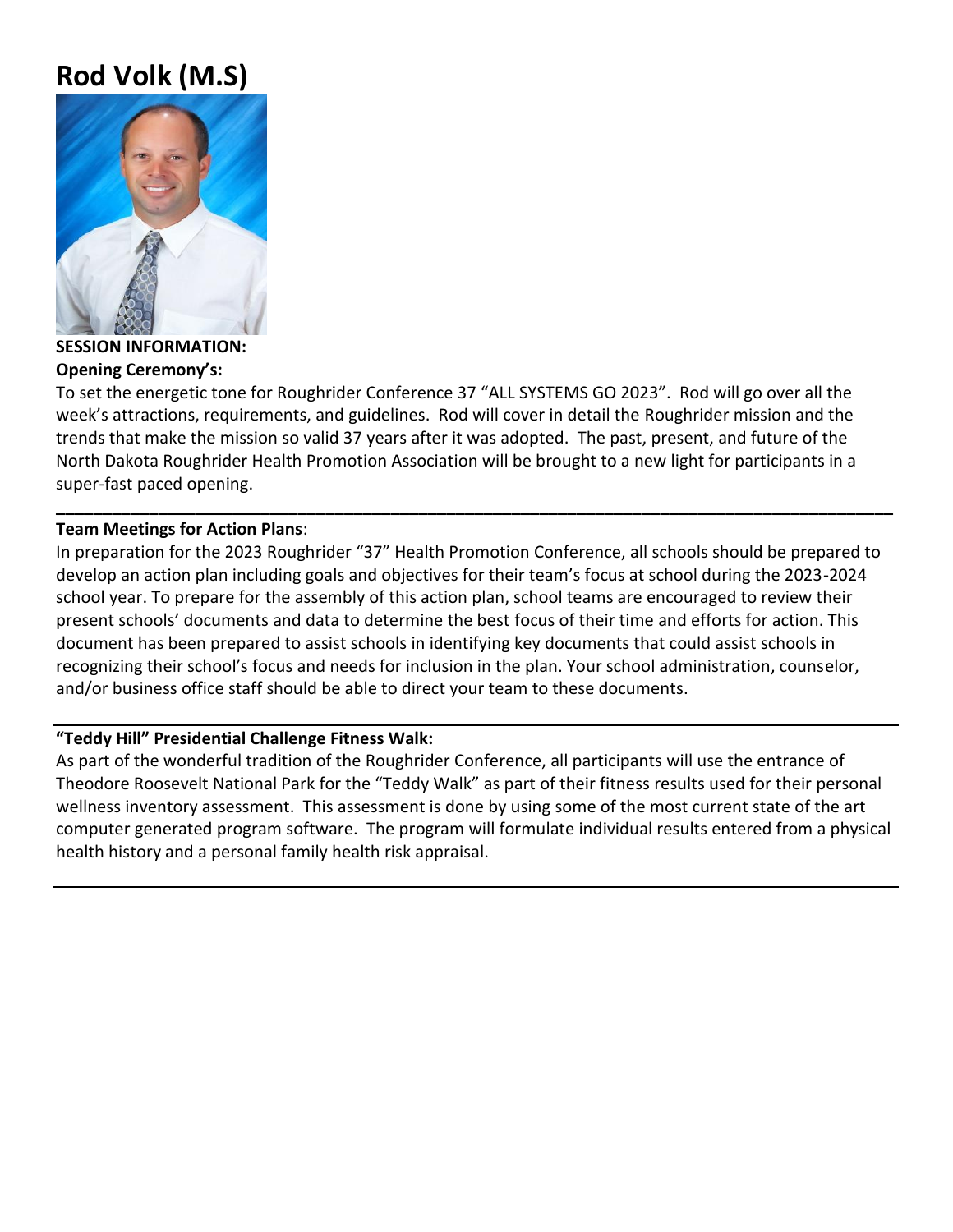

#### **Kathy's Heart Rate Scavenger Hunt:**

Participants as part of their Personal Wellness Inventory will be on a team walk around the town of Medora looking for fitness items, while they meet and collaborate with team members from other school district. Each participant will start out with their base resting heart rate. At the conclusion of the exercise session, the participants will be able to calculate a target heart rate zone and identify and use a target heart rate zone that will meet their personal fitness goals.

**\_\_\_\_\_\_\_\_\_\_\_\_\_\_\_\_\_\_\_\_\_\_\_\_\_\_\_\_\_\_\_\_\_\_\_\_\_\_\_\_\_\_\_\_\_\_\_\_\_\_\_\_\_\_\_\_\_\_\_\_\_\_\_\_\_\_\_\_\_\_\_\_\_\_\_\_\_\_\_\_\_\_\_\_\_\_\_\_\_\_**



**Maria's High Card Team Walk:** 

Participants as part of their Personal Wellness Inventory will interact with other conference members from outside their own district team. The fitness activity will section off the city blocks directly adjacent to the Rough Riders Hotel and Conference center. The four quadrants will be used as the course. Each pre-set team will be given a playing card each time they finish as a group going around one of the four quadrants. The participants are not allowed to leave any member of their team's side during the activity. The outcome is to bond with other members of the conference to make the collaboration process easier when working on the action plans.